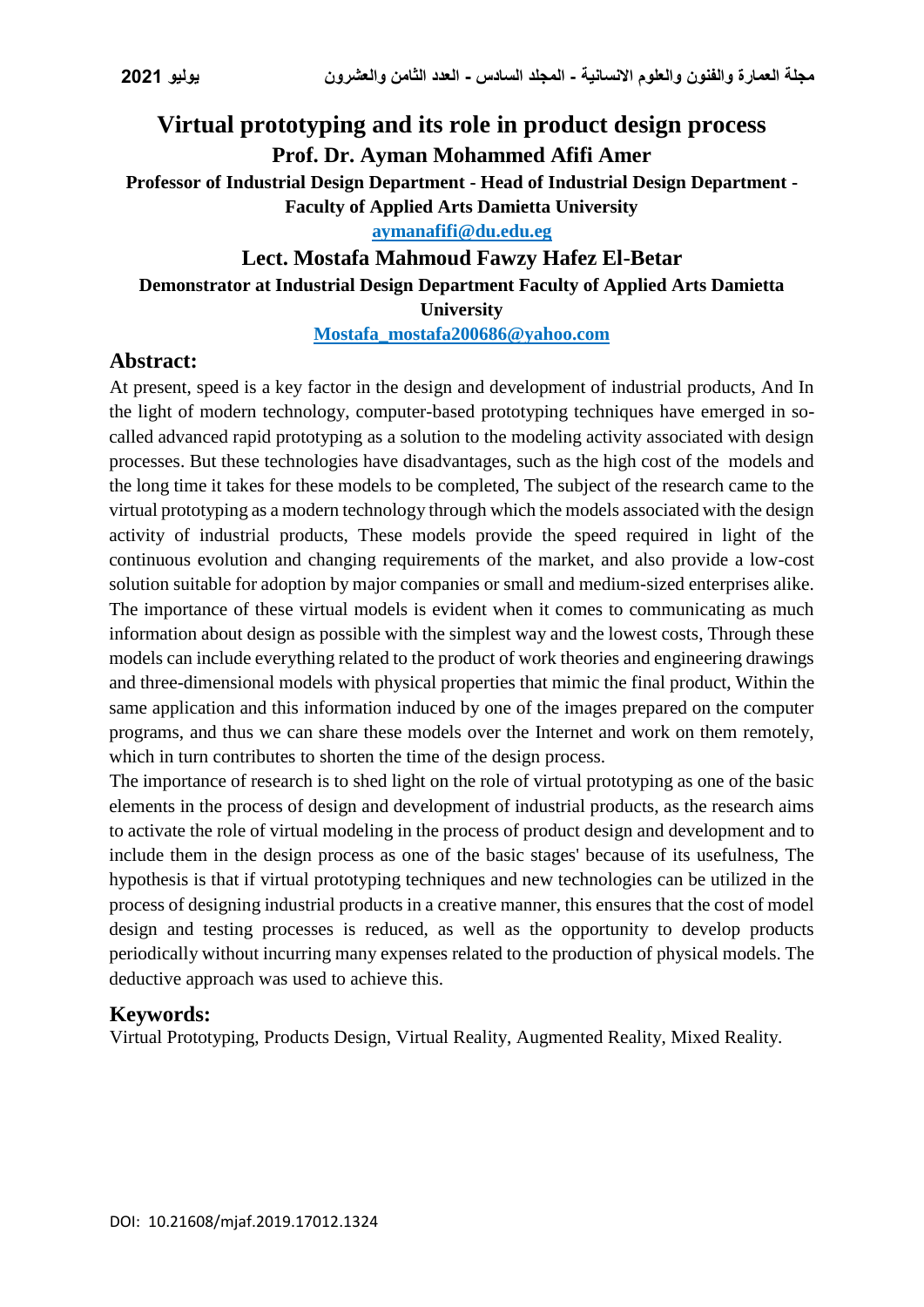## **An Introduction**

Virtual modeling technology is one of the important technologies that shape the future for the field of design and manufacturing, however, many organizations, especially small and mediumsized companies, are confused when it comes to virtual modeling applications and the advantages it offers, as they think that this technology is complex and expensive for them. But as the cost of hardware and software continues to be reduced and technologies converge, virtual modeling is moving steadily towards reducing cost and finding the right application to suit the capabilities of small and medium-sized enterprises.

The term virtual modeling itself has been an element of the ambiguity surrounding what the technology is as it is already used in industry and describes many of the activities related to it. But the term virtual modeling is not limited to a program to simulate the behavior of a product as if it were real, but it is also a term to express the field of industrial product development, which exploits the capabilities of some technologies such as computer aided design (CAD) and the successful inclusion of remote communication technologies to build a stronger base To develop industrial products, which are based mainly on the existing cooperation between industrial designers, engineers, marketers and customers.

While virtual modeling technology can be described as a program in itself that achieves special goals, it is better conceptually to describe it as an amalgamation of virtual reality and computeraided design technologies as they use the same technologies and interfaces, and these technologies in and of themselves have been available to industry since It has suffered for a long time and the problem of embedding and accreditation of it has suffered as a result of cost, complexity, integration problems with current systems, lack of experience and skills of designers, and lack of proper understanding of market requirements. Despite this, the growing interest in industrial applications of virtual reality and interest in computer-aided design to become a unified and global program for design, sheds light on the importance of including virtual modeling technologies and tools for what they have proven to achieve benefits for work and improve the competitiveness of institutions.

#### **Research topic and problem:**

The research problem revolves around the need to activate the role of virtual modeling in the product design process.

#### **research importance:**

The importance of the research is to shed light on the role of virtual modeling as one of the essential elements in the product design process.

#### **Research goal:**

The research aims to determine the strengths and advantages of virtual modeling technology in the process of displaying and modifying models, which helps to reduce the costs of model production during the design process.

#### **Force search:**

If it is possible to take advantage of virtual modeling techniques and technologies developed in the process of designing industrial products in a creative way, this guarantees reducing the cost of designing and testing models, in addition to providing the opportunity to develop products periodically without incurring many expenses related to the production of physical models.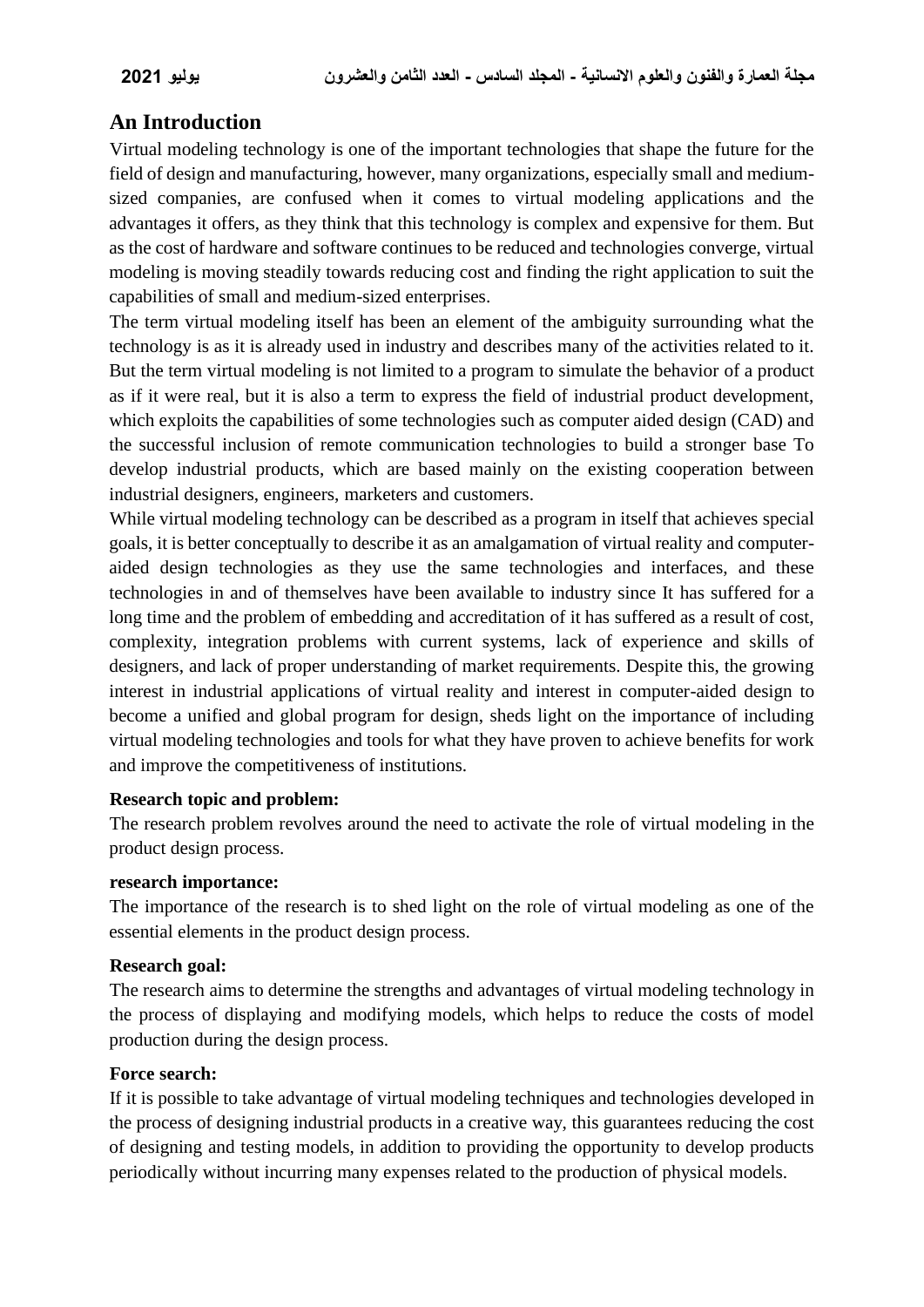#### **Research Methodology:**

The research follows the deductive method

## **Results**

Through study and practical experience, the importance of virtual modeling in the process of designing and developing industrial products was confirmed. The results of research and experiment came as follows:

 $\Box$  The nature of the output for each type of virtual modeling differs in terms of including the physical reality and in terms of the degree and method of interaction with the product, so more than one type can be used in a single design process depending on the stage.

 $\Box$  Virtual models can replace the physical model and communicate the necessary information.

 $\Box$  Virtual models have more flexibility than physical models.

 $\Box$  The time taken to produce the virtual model is low compared to the physical model which has the same amount of detail.

 $\Box$  The form can be shared remotely by submitting the application and its target via the Internet.

 $\Box$  Virtual models preserve the privacy of companies as the design becomes inside the application instead of making a physical model.

 $\Box$  The default model can be downloaded with all its related explanations, drawings, video files and functional movements, and recalled when needed within the application.

## **Conclusion**

Virtual modeling is a modern technology, based primarily on replacing physical models with computer ones and displaying them in more than one way, whether with augmented reality, mixed reality or virtual reality, and by including this technology in the product design process, it saves a lot of time, effort and costs related to creating industrial models.

## **References:**

Bethany. 2017. "How CAD Has Evolved Since  $1982$  — Past, Present & amp; Future | Scan2CAD." 2017. https://www.scan2cad.com/cad/cad-evolved-since-1982/ (accessed March 29, 2019).

 Borysowich, Craig. 2007. "Prototyping: Types of Prototypes." 2007. https://it.toolbox.com/blogs/craigborysowich/prototyping-types-of-prototypes-030607 (accessed August 30, 2009).

 Choi, S. H., and A. M.M. Chan. 2004. "A Virtual Prototyping System for Rapid Product Development." *CAD Computer Aided Design*.

■ Dorrier, Jason. 2017. "The Next Great Computer Interface Is Emerging—But It Doesn't Have a Name Yet." 2017. https://singularityhub.com/2017/05/21/the-next-great-computerinterface-is-emerging-but-it-doesnt-have-a-name-yet/ (accessed May 16, 2019).

 Garbade, Michael. 2019. "10 Amazing Uses of Virtual Reality." 2019. https://readwrite.com/2018/11/08/10-amazing-uses-of-virtual-reality/ (accessed April 16, 2009).

 Ledere, Gilad. 2007. "Making Virtual Manufacturing a Reality." *Industrial Robot: An International Journal* 22 (4): 16–17.

Mazuryk, T, and M Gervautz. 1996. "Virtual Reality-History, Applications, Technology